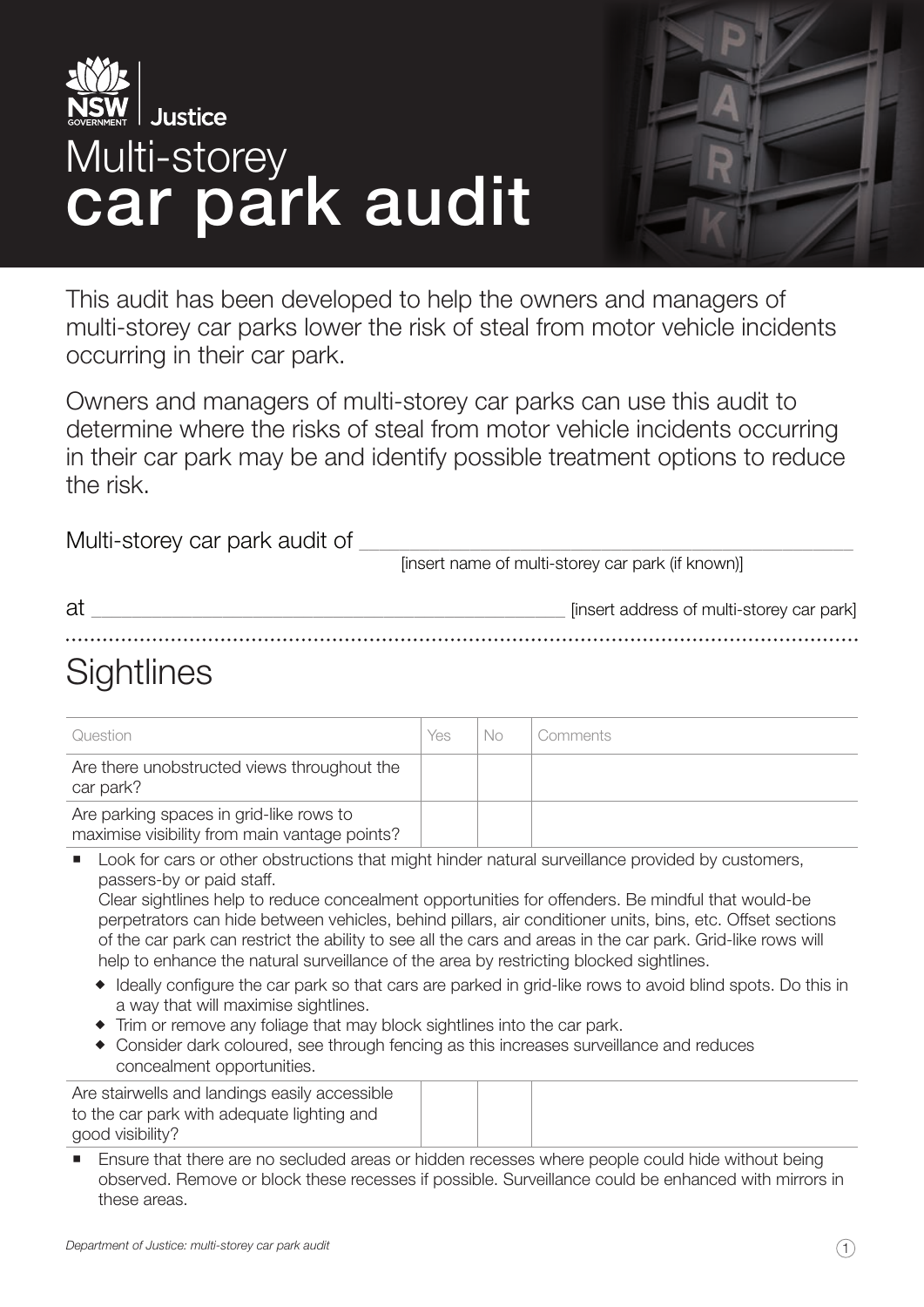## Surveillance

| Question                                                                                                 | Yes. |  | No   Comments |
|----------------------------------------------------------------------------------------------------------|------|--|---------------|
| Is there long term parking (e.g. all day) or short<br>term parking (e.g. 2 hours)?                       |      |  |               |
| Vehicles parked in long stay parking are more vulnerable to crime than vehicles in shorter term parking. |      |  |               |

Short term parking can result in larger numbers of cars entering and exiting the car park which assists in providing natural surveillance. There are often patrols by rangers on limited parking areas which also provides semi formal surveillance of the car park. Consider providing a mixture of long term and short term parking to enhance natural surveillance. Incorporate additional security for long term parking areas, such as patrols or having them situated in the most visible points in the area.

Does the car park share space with any other business/facilities or are there any nearby (e.g. car wash or public toilet)?

 Businesses operating within or near the car park can provide guardianship and encourage legitimate activity. For facilities, such as public toilets, ensure that they are monitored, regularly patrolled and cleaned, especially to remove graffiti. Locate them in areas close to activities, paid staff or where maximum surveillance is offered.

Does the car park have CCTV? Is the CCTV monitored?

- There is strong international evidence showing that CCTV is not an effective or cost efficient crime prevention tool. Recent research also suggests it is not an effective prosecution tool. However, if the car park has CCTV installed, there are ways to ensure you use it to best effect.
	- Install a quality, vandal resistant system which staff are thoroughly trained to use.
	- Display signage identifying that CCTV is operating.
	- Ensure the cameras are installed so as to maximise surveillance opportunities, including in stairwells and landings.
	- ◆ Ensure the camera views are not obstructed.
	- Ensure that cameras are constantly, actively monitored in close proximity to the site. If a crime is occurring this can make it possible for a perpetrator to be apprehended or interrupted.
	- Camera feeds should be recorded and stored.

| Does the car park appear to be patrolled (e.g. by |  |  |
|---------------------------------------------------|--|--|
|                                                   |  |  |
|                                                   |  |  |
| paid security, rangers or parking officers)?      |  |  |
|                                                   |  |  |

 Research suggests that the absence of attendants in a car park can increase the risk of crime occurring. Not all car parks can realistically have permanent staff, but patrolling staff, such as security, rangers and parking officers can help to reduce opportunities for offenders. Consider having irregular patrols by parking officers and clearly sign that the car park is patrolled. Consider utilising other staff to provide surveillance such as cleaners, maintenance crew, and rangers.

| Is there a regular maintenance plan for the |  |  |  |
|---------------------------------------------|--|--|--|
| car park?                                   |  |  |  |
|                                             |  |  |  |

 A maintenance plan should include the removal of graffiti, maintaining and repairing light fixtures and removing rubbish. This can provide informal surveillance as the maintenance crew make their way around the car park.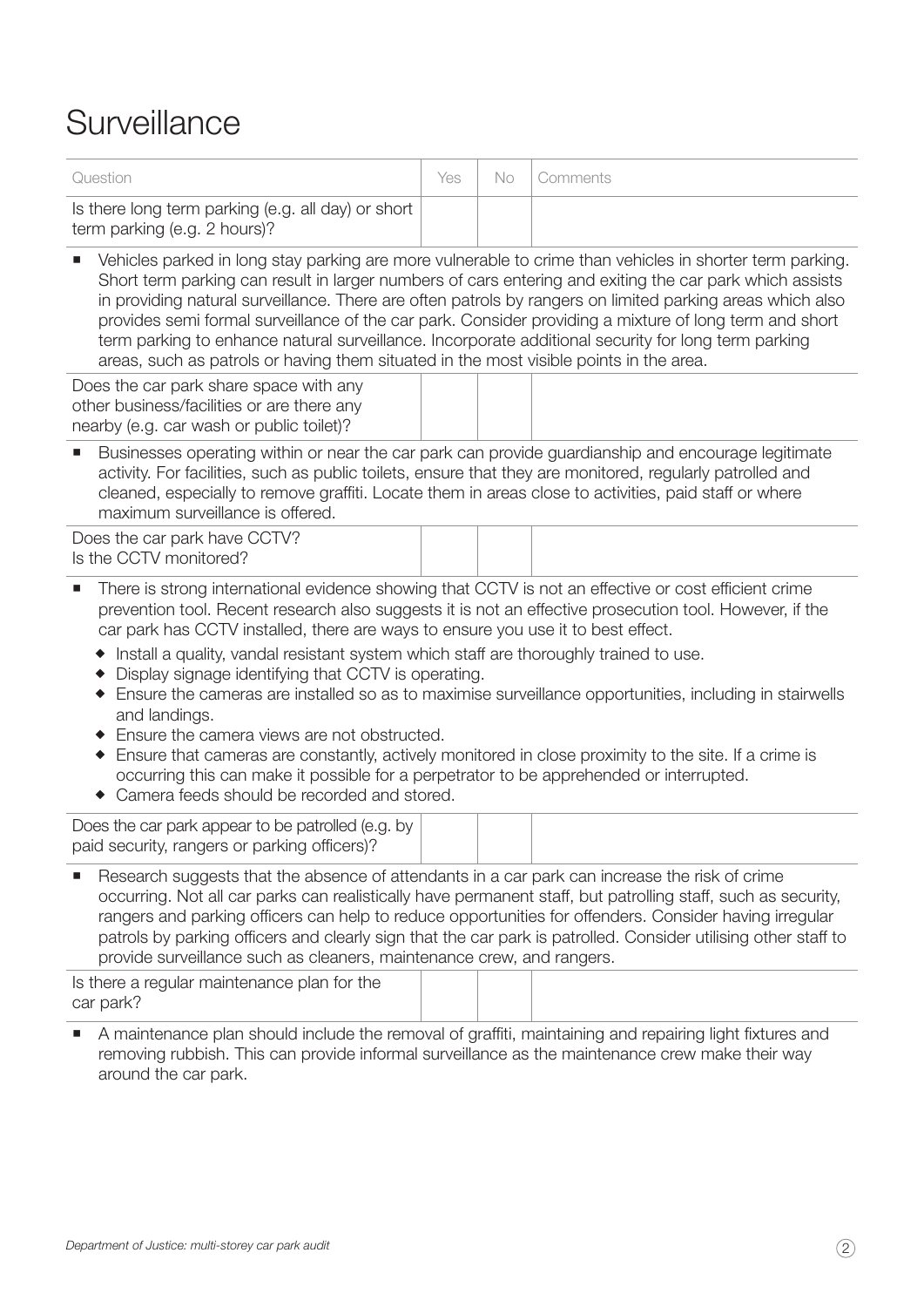# - Lighting

| Question                                                                                                 | Yes | No. | Comments |
|----------------------------------------------------------------------------------------------------------|-----|-----|----------|
| Are all the lights in the car park working?                                                              |     |     |          |
| Is the entire car park lit, including entry and<br>exit points for vehicles and pedestrians?             |     |     |          |
| Are the car park lights bright enough to<br>enable you to see into the rear seat of a<br>parked vehicle? |     |     |          |
| Is the car park free of dark shadowy areas?                                                              |     |     |          |
| Are the ceilings and walls painted white or in a<br>light colour?                                        |     |     |          |

- **E** Lighting plays an important role in preventing crime. It improves visibility and can increase the risk of offender detection. Good levels of lighting are an important factor in reducing the fear of crime. It can change community perception of an area, which can lead to increased usage and facilitates informal surveillance.
	- A lighting engineer should be consulted to obtain best results.
	- Lighting should at least meet minimum requirements under Australian Standards (AS 1158 for external lighting and AS 1680 for interior lighting).
	- Light fixtures should be reliable, easy to maintain, able to withstand the elements and vandal resistant.
	- Incorporate lighting into a regular maintenance plan so as to ensure lights are working, maintaining lux levels and are not obstructed in any way by signs, landscaping or other objects.
	- When selecting and positioning light fixtures, be considerate of glare. Also consider the brightness of the light and the effect of passing from light to dark areas.
	- 'White' light is best for natural surveillance as it allows for clarity of vision. Parked cars can be identified by colour and other details, which is important for crime reporting. Direct lighting to the car park so that guardians or passers-by can see inside the area. Ensure the lighting extends to the edges of the parking areas, not just vehicle and pedestrian routes.
	- Consider painting the car park interior white. This can assist lighting to be effective and can save money through low wattage demand.
	- Lights should be bright enough to enable the rear seat of a parked vehicle to be seen before entering and enable the face of a person to be seen 15 metres away.
	- Ensure that there is sufficient lighting to complement the CCTV system (if in place) so that images are captured.
	- Consider the use of sensor lights in certain areas.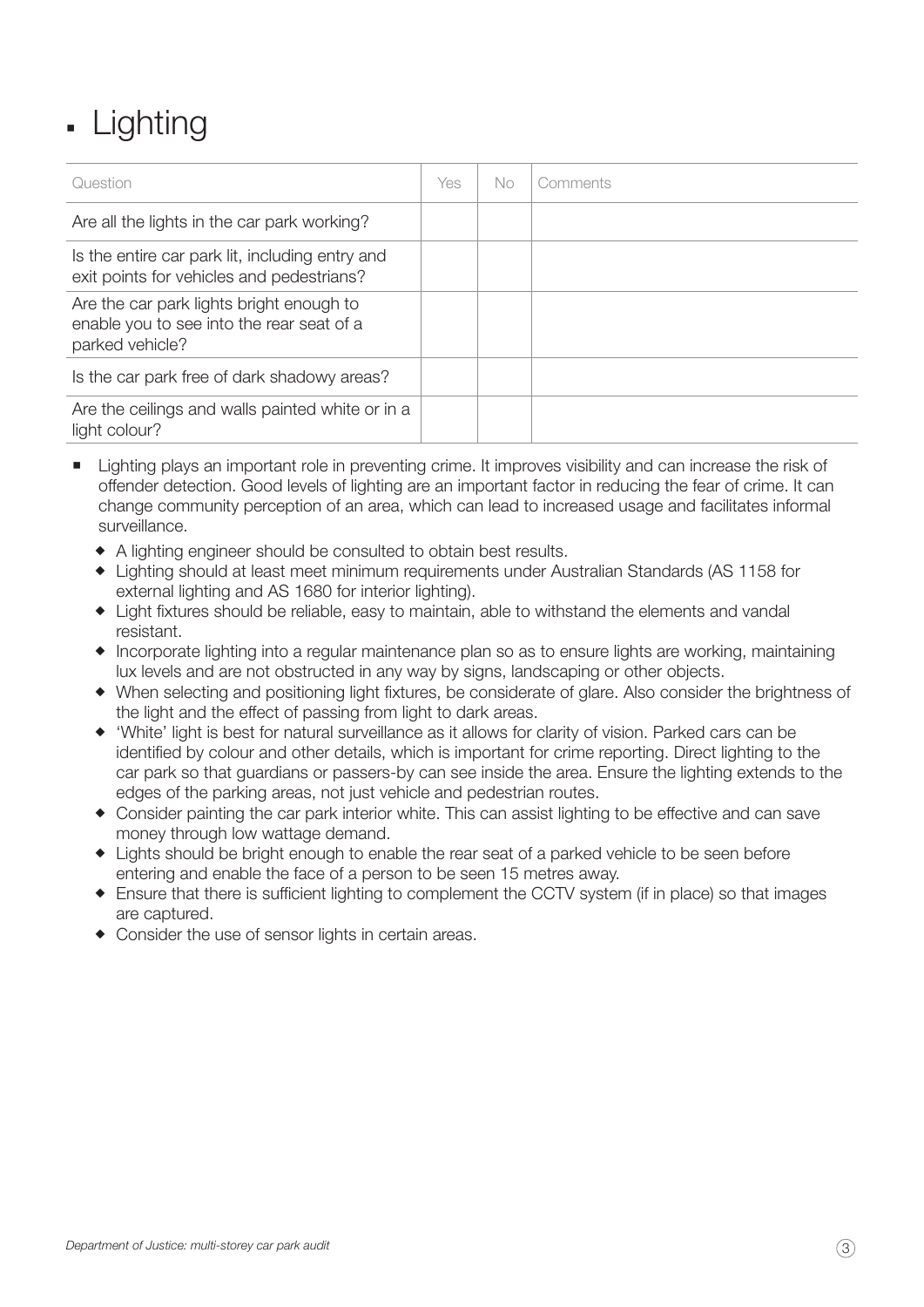# **Signs**

| Question                                                                                                                                                                                                                                                                                                                                                                                                               | Yes | No. | Comments |  |  |
|------------------------------------------------------------------------------------------------------------------------------------------------------------------------------------------------------------------------------------------------------------------------------------------------------------------------------------------------------------------------------------------------------------------------|-----|-----|----------|--|--|
| Does the car park have signs that remind<br>people to secure their vehicle and to<br>remove valuables?                                                                                                                                                                                                                                                                                                                 |     |     |          |  |  |
| Are all these signs clearly visible and located<br>where people can see the message before<br>leaving their vehicles?                                                                                                                                                                                                                                                                                                  |     |     |          |  |  |
| Information to remind people to protect their belongings can result in them concealing or removing<br>$\mathcal{L}_{\mathcal{A}}$<br>items that may be vulnerable to theft, thus reducing the provocation for an offender. Signs advising<br>people to lock their car and take their belongings with them should be highly visible and situated so as<br>to remind car park customers before they leave their vehicle. |     |     |          |  |  |
| Does the car park have signs to assist<br>navigation (e.g. to help you find parking bays,<br>exits, stations)                                                                                                                                                                                                                                                                                                          |     |     |          |  |  |

This can reduce the vulnerability of car park customers and remove excuse-making opportunities.

### Access

| Question                                                                                       | Yes. | No Comments |
|------------------------------------------------------------------------------------------------|------|-------------|
| Is there access control for vehicles entering<br>and exiting the car park (e.g. ticket gates)? |      |             |

• Vehicle access control helps to reduce the opportunity for unauthorised entry. Minimise the number of entry and exit points. Where possible, locate these points in close proximity to guardians in the car park, such as ticket sellers or businesses. Install boom gates, one-way spikes or other access control devices to regulate vehicle movement.

| Is the car park used as a thoroughfare by<br>the public?         |  |  |
|------------------------------------------------------------------|--|--|
| Are there designated pedestrian pathways<br>within the car park? |  |  |

- Thefts are reduced when pedestrian access is limited. Pedestrian paths on the borders can provide undetected entry and escape routes.
- **Provide clearly marked pedestrian access ways within the car park, not at the boundaries** Ensure landscaping is maintained to reduce opportunities for concealment near these access ways.
- Deflecting people from using the car park as a thoroughfare can reduce excuse making opportunities for a perpetrator.